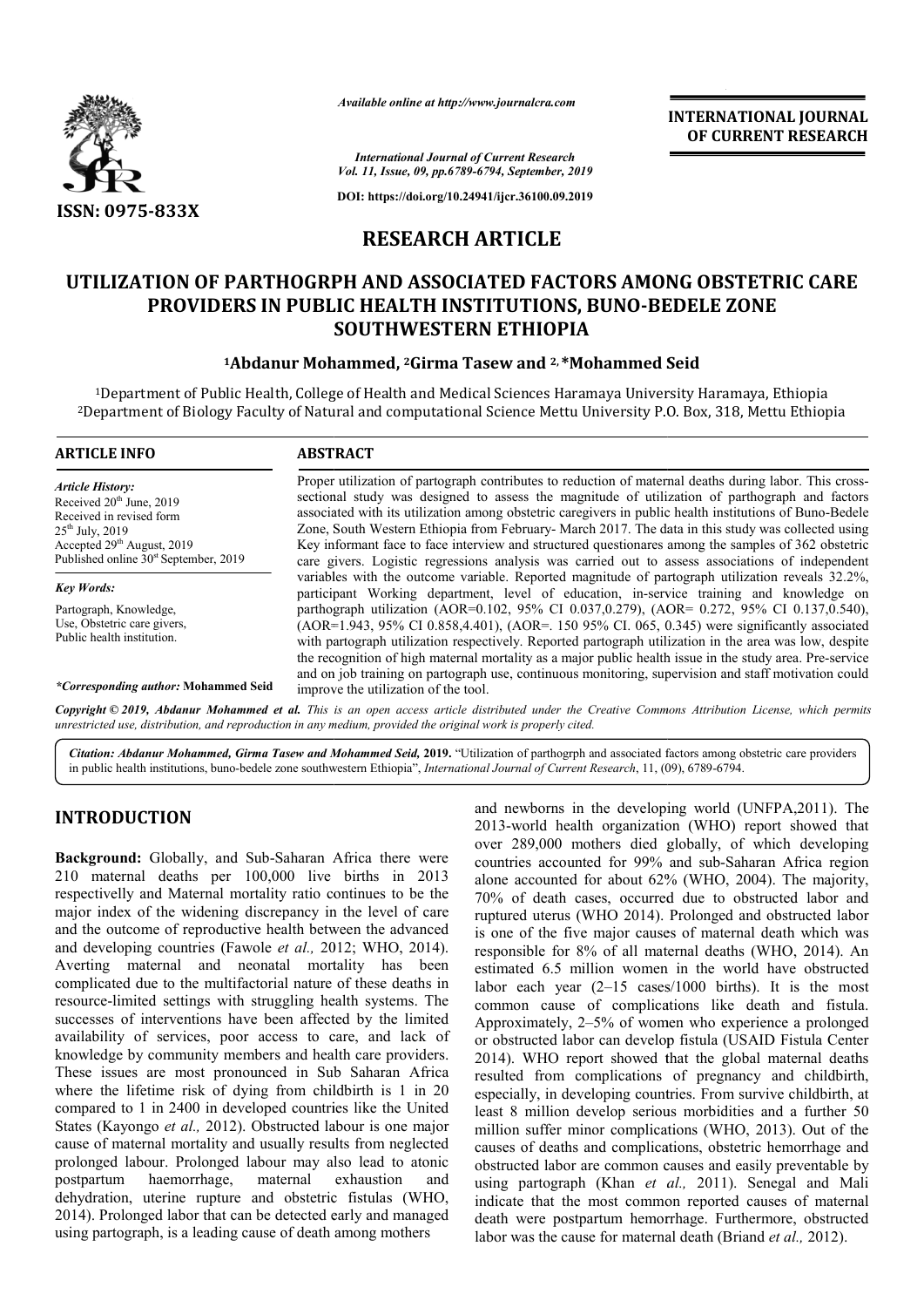Partograph is a universal tool for monitoring progress of lab ours. It is a pre-printed paper form on which labor progress observations are recorded (Lavender, 2008). It was initially introduced by Philpot; and endorsed by WHO as simple and accurate instrument for early recognition of complications of labor. It gained popularity since 1970's and today most labor and delivery wards use it. As many partographs have been developed that of WHO is arguably the most popular and serves as a standard both in developed and developing countries. The aim of the partograph is to provide a pictorial overview of labor to alert care providers to deviations in labor progresses, maternal and fetal wellbeing (WHO, 1994). If used effectively it helps to ensure careful monitoring of the woman in labor, avoids unnecessary interventions, recognizes and responds to complications in a timely manner all of which can help to prevent maternal and neonatal morbidity and mortality. It also serves as an "early warning system" and a simple method valuable in preventing prolonged and obstructed labor, those are sources of many maternal deaths and disabilities such as infection, obstetric fistula and nerve injuries, as well as stillbirths, neonatal deaths due to asphyxia and long-term disabilities (Javed *et al.,* 2007). The maternal mortality in Ethiopia is high despite the recognition of maternal mortality as a major public health issue(WHO/ UNICEF/ UNFPA. 1990). In Ethiopia, maternal mortality ratio is estimated at 676/1 00,000 live births (EDHS, 2011), and 412 deaths per 100,000 live births in the 2016 (EDHS, 2016). Similarly, the present study area was also expected to high maternal mortality despite the deficience in recorded data. Therefore the present study was intended to assess the magnitude of utilization of parthograph and factors associated with its utilization among obstetric caregivers in the study area.

## **MATERIALS AND METHODS**

**Study area and period:** The study was conducted in all public health facilities (Health centers and Hospital) in Buno-Bedele Zone Oromia regional state Western Ethiopia from February 20-March 20/2017. Buno-Bedele is one of twenty zones in Oromiya Region found 480 KM away from Addis Ababa with total population of 1.59 million. Out of them, females constitute 49.5%and 82% of the population were living in rural area (Zonal health office statistic 2015). Bedele Zone constitutes 10 district, one City administration and 322 kebeles. With regard to health facility, there were one zonal Hospital, 30 Health Centers (primary health care units), &322 Health posts. According to 2016 Oromiya Regional Health Bureau report, the number of obstetric health care providers working in public health facilities in the area were 362.

**Study Design:** Institution based Cross-sectional study design using quantitative method was conducted

*Source of population:* The source population was comprised of all obstetric health care providers working in public health institutions (Health centers and Hospital) who were working in maternity unit in Buno-Bedele Zone. These include midwives, nurses, doctors or specialists and public health officers.

**Sampling technique and sample Size Determination:** The sample size required for the study was estimated by calculating sample size for first objective using single population proportion formula n0=  $(Z21-\alpha^* P (1-P)/ d2)$ . where n is the sample size, z is the standard normal deviate set at 1.96 (for

95% confidence level), and p is the estimate of the proportion of target population who use partograph (assumed to be 29% as obtained from study done in Amhara region western Ethiopia on Knowledge and utilization of the partograph among health professional). Sample size for associated factors was calculated using online ep-info calculation the largest and the final sample size was 316 that was calculated for 1st objective. Adjustment for a 10% rate of non-responses was yielded a final sample size of 348.

*Sample Size Calculation for the 1st objective (magnitude of utilizationof parthograph):* In Amhara region by Fantu. et al, 2013 Partograph utilization P=29%

 $n = (Z\alpha/2)2$  p  $(1-p) = (1.96)2$  X  $(0.29x0.71) = 0.716 = 31$  d2 (0.05)2 0.0025

*Sample Size calculation for the second Objective (factor associated with parthograph utilization):* Double population proportion formula was used to determine the sample size for the factors associated with partograph utilization. Sample size was calculated for some of the factors associated with partograph utilization obtained from different literatures by using the online Stat calculation of Epi Info statistical software version 7 with the following assumptions:

- Confidence level  $= 95\%$
- Power =  $80\%$
- The ratio of unexposed to exposed almost equivalent to 1

Generally, sample size had been calculated for the first, and the second objectives and the largest sample size was found to be 316 from the 1st objective. Non-response rate  $10\% = 32 + 316$ total sample size was 348, but since the total available obstetric care providers362 in the area is manageable the investigator took all.

## **Data Collection methods**

**Data collection instruments:** A pre-tested and structured questionnaire was used for data collection. The prepared questionnaire was translated into local language Afaan Oromo then it was again returned back to English version by other person for consistency checking. The instrument was pretested on 5% similar study participants who were working in other health facilities (Toba Health center). Findings from the pretest were used to modify the instrument. The questionnaire was designed to obtain information on the socio demographic, professional characteristics of obstetric care providers, about partograph utilization. To measure the magnitude of partograph utilization requesting the participants whether they have been using partograph for the last delivery they conducted or not.

**Data Processing and Analysis:** The data were analyzed using SPSS statistical software version 20. Descriptive statistical analysis and Bi-vitiate analysis were used to see the association between each independent variable and the outcome variable by using binary logistic regression. All variables with p-value  $\leq 0.25$  were taken into the multivariable model to control for all possible confounders. The odds ratio was used as the primary measure of strength and direction of the relationship between the independent variables. Odds ratio along with 95% CI was estimated to identify factors associated with partograph utilization using multivariate analysis in the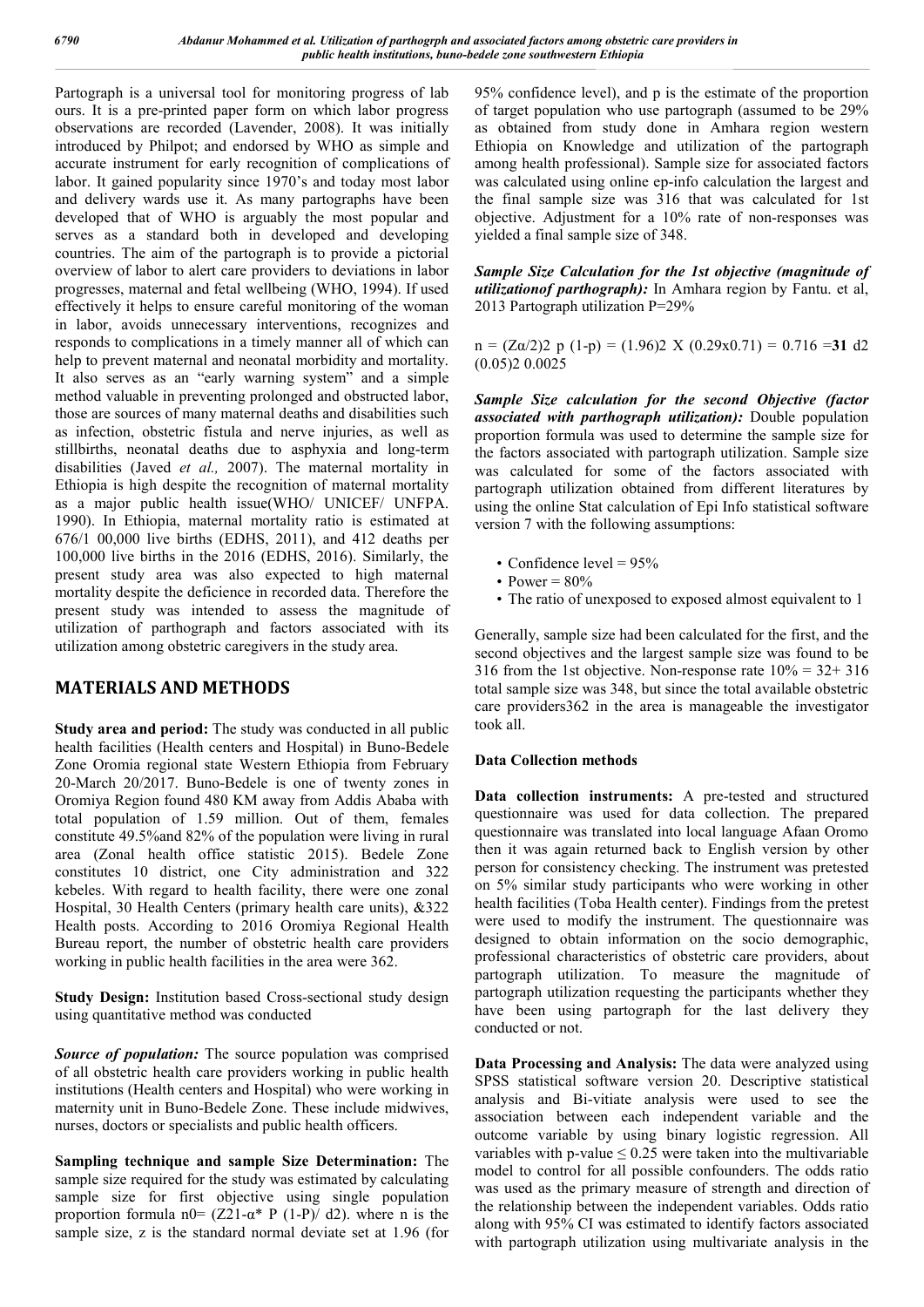logistic regression. Level of statistical significance was declared at p-value < 0.05.

# **RESULTS**

**Socio-demographic Characteristics of study participants:**  Out of totally available 362 Obstetric Health Care Providers, 348 of the participants accepted the invitation to participate in the study, making a response rate of 96%. Thirty five (10%) of the participants were enrolled from hospital, and 313 (90%) were from health centers. The majority, 215 (62%) of the participants were males. The mean and standard deviation of the participants' age were 27 and  $\pm 8$  years respectively. Nearly three-fourth, 253 (72.7%) of the study participants were nurses in their profession, the midwives and the public health officers follow by  $48(14\%)$  and  $42(12.1\%)$  respectively. Majority of the study participants were from OPD department, 129(37.1%), followed by the maternal and child health care department (FP and ANC) 123(35.3%). Two third, 228(66%) of the study participants were diploma in their level of education and the rest 120(34%) were degree and above (Table 1).

**Table 1. Socio-Demographic Characteristics of the Study Participants in Buno- Bedele zone Western Ethiopia, March 2017, (n=348)**

|                           | <b>Categories</b>     | Frequency      | Percent |
|---------------------------|-----------------------|----------------|---------|
| <b>Sex</b>                | Male                  | 215            | 61.8    |
|                           | Female                | 133            | 38.2    |
|                           | Single                | 201            | 57.8    |
| Marital status            | Currently married     | 142            | 40.8    |
|                           | Divorced              | 5              | 1.4     |
|                           | Orthodox              | 143            | 41.1    |
|                           | Protestant            | 62.            | 17.8    |
| Religion                  | Muslim                | 118            | 33.9    |
|                           | Catholic              | 25             | 7.2     |
|                           | Oromo                 | 319            | 91.7    |
| <b>Ethnicity</b>          | Amhara                | 19             | 5.5     |
|                           | Tigray                | 10             | 2.9     |
|                           | $20-24$ year          | 115            | 33      |
| Age in year               | $25-29$ year          | 112            | 32.2    |
|                           | 30 years and above    | 121            | 34.8    |
|                           | Hospital              | 35             | 10.1    |
| Working place             | Health center         | 313            | 89.9    |
|                           | Delivery room         | 77             | 22.1.   |
| <b>Working department</b> | FPand ANC             | 123            | 35.3    |
|                           | <b>OPD</b>            | 129            | 37.1    |
|                           | Other                 | 19             | 5.5     |
|                           | Nurse                 | 253            | 72.7    |
|                           | Midwifery             | 48             | 13.8    |
| <b>Oualification</b>      | Public health officer | 42             | 12.1    |
|                           | <b>GPor MD</b>        | $\overline{4}$ | 1.1     |
|                           | Specialis             | 1              | 0.3     |
| <b>Level of education</b> | Diploma               | 228            | 65.5    |
|                           | Degreeand above       | 120            | 34.5    |
|                           | $0-2$ year            | 145            | 41.7    |
| Service year              | 3-5year               | 105            | 30.2    |
|                           | 6year and above       | 98             | 28.2    |
|                           | Inservice             | 86             | 24.7    |
| <b>Training</b>           | Pre service           | 65             | 18.7    |
|                           | Not trained           | 197            | 56.6    |

**Utilization of Parthograph:** Out of 348 obstetric care providers interviewed, only 113 (32.2%) utilized parthograph to monitor women in labour in public health institutions found in Bubo-Bedele zone, Oromiya Regional state Western Ethiopia. Of the total participants, 49(36.8%) of the female and 64(29.8%) of the males were reported to use partograph routinely. Majority of the participants, 20(57%) enrolled from hospital had reported utilizing partograph to monitor laboring mother and only 93(29.7%) of the participants enrolled from

health center utilize the partogarph. The majority 35(73%) of Midwives and more than half 24(57.1%) of Public Health officers were utilize Parthograph to monitor women in labour. More than half, 58(56%) of the participants with Degree and above level of education and 177(62%) of the participants with Diploma level of education were not utilize parthograph. (Table 2).

|  |                                                        | Table 2. The utilization of partograph among obstetric care givers |  |
|--|--------------------------------------------------------|--------------------------------------------------------------------|--|
|  | Buno- Bedele zone (n=348) Western Ethiopia, March 2017 |                                                                    |  |

|                    |                  |                | <b>Utilization of parthograph</b> |     |               |  |  |
|--------------------|------------------|----------------|-----------------------------------|-----|---------------|--|--|
| Variable           | Category         | <b>Utilize</b> |                                   |     | Not utilize   |  |  |
|                    |                  | No             | $\frac{0}{0}$                     | No  | $\frac{0}{0}$ |  |  |
|                    | Female           | 49             | 36.8                              | 84  | 63.2          |  |  |
|                    | 20-24year        | 45             | 39.1                              | 70  | 60.9          |  |  |
| Age                | $25-29$ year     | 34             | 30.4                              | 78  | 69.6          |  |  |
|                    | 30year and above | 34             | 28.1                              | 87  | 71.9          |  |  |
|                    | Health center    | 93             | 29.7                              | 220 | 70.3          |  |  |
| Work place         | Hospital         | 20             | 57                                | 15  | 43            |  |  |
|                    | Delivery room    | 43             | 69.4                              | 19  | 30,6          |  |  |
|                    | <b>FPand ANC</b> | 14             | 20                                | 56  | 80            |  |  |
| Department         | OPD              | 52             | 31                                | 113 | 68.5          |  |  |
|                    | Other            | 4              | 7.8                               | 47  | 92            |  |  |
|                    | Diploma          | 66             | 38                                | 177 | 62            |  |  |
| Level of education | Degree and above | 47             | 44                                | 58  | 56            |  |  |
|                    | HO               | 24             | 57.1                              | 18  | 42.9          |  |  |
| Profession         | Nurse            | 49             | 19.4                              | 204 | 80.06         |  |  |
|                    | Midwifery        | 35             | 73                                | 13  | 27            |  |  |
|                    | $0-2$ year       | 28             | 34.6                              | 53  | 65.4          |  |  |
| Service year       | 3-5 year         | 30             | 24.4                              | 93  | 75.6          |  |  |
|                    | 6year and above  | 55             | 38.2                              | 89  | 61.8          |  |  |
| Training on        | In service       | 37             | 64.9                              | 20  | 35.1          |  |  |
| parthograph        | Pre-service      | 56             | 61.5                              | 35  | 38.5          |  |  |
|                    | Not trained      | 20             | 10                                | 180 | 90            |  |  |
| Overall level of   | Good knowledge   | 52             | 34                                | 101 | 66            |  |  |
| knowledge          | Poor knowledge   | 25             | 13                                | 170 | 87            |  |  |

#### **Factors Associated with parthograph utilization**

*Factors associated with pantograph utilization during Bivariable Logistic Regression Analysis:* In bivariate analysis the factors found to be significantly associated with parthograph utilization were; health facility they were working, qualification, level of education, working department, service year, knowledge of parthograph and parthograph training, but age and sex of the participants were not significantly associated (Table4).

**Results of Multivariable Logistic regression analysis:** P value  $\leq 0.25$  was used to screen variables need to be entered into multivariable logistic regression model. From the variables entered to the model, participant level of education, working department, knowledge of parthograph and training were shown significant association with parthograph utilization. However, service year, work place, profession of the participants were not significantly associated with parthograph utilization. Obstetric care providers who were at diploma level were 73%less likely to utilize parthograph compared to those who were at degree level and above (AOR  $= 0.272$ , 95% CI 0.137, 0.540). The participants working at departments of FP and ANC, and OPD were also less likely associated with utilize parthograph than those working at Delivery room (AOR = 0.102, 95% CI 0.037, 0.279) and (AOR=0.172, 95% CI 0.075, 0.395) respectively. In this study, participants who got In-service training on partograph had nearly 2 times more likely to utilize parthograph than participants who got pre-service training(AOR=1.943,95%CI 0.858,4.401),and participants who were not trained on parthograph were 86% less likely to utilize parthograph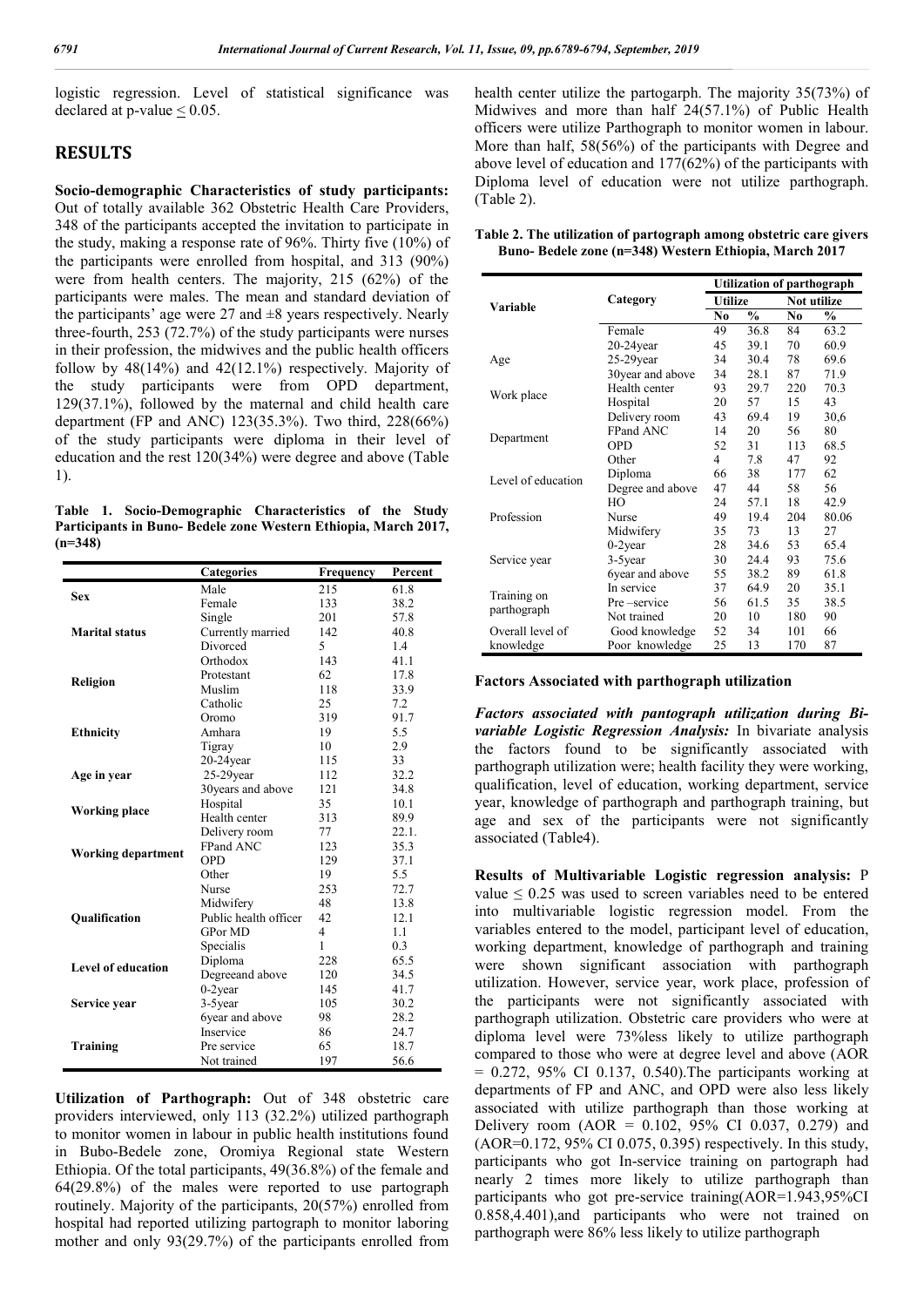#### **Table 4. Factors associated with parthograph utilization during bi variable logistic regression analysis among obstetric care providers in Buno Buno- Bedele zone (n=348) Western Ethiopia, March 2017**

|                                                                      | providers in Buno- Bedele zone (n=348) Western Ethiopia, March 2017 |                |               |            |                                                  |                                                                          |                 |
|----------------------------------------------------------------------|---------------------------------------------------------------------|----------------|---------------|------------|--------------------------------------------------|--------------------------------------------------------------------------|-----------------|
| Variable                                                             | Category                                                            | <b>Utilize</b> |               |            | <b>Utilization of parthograph</b><br>Not utilize |                                                                          |                 |
|                                                                      |                                                                     | No             | $\frac{0}{0}$ | No         | $\frac{0}{0}$                                    | COR with 95%CI                                                           | P value         |
| <b>Sex</b>                                                           | Male                                                                | 44             | 38.9          | 171        | 73                                               | 0.727(0.460, 1.148)                                                      | 0.171           |
|                                                                      | Female<br>$20-24$ year                                              | 33<br>28       | 29.2<br>36.4  | 100<br>87  | 43<br>32.1                                       | 1<br>1.645(0.954, 2.838)                                                 | 0.074           |
| Age                                                                  | $25-29$ year                                                        | 22             | 28.5          | 90         | 33.2                                             | 1.115(0.634, 1.963)                                                      | 0.705           |
|                                                                      | 30year and above                                                    | 27             | 35            | 94         | 34.6                                             | 1                                                                        | 0.167           |
| Work place                                                           | Health center                                                       | 93             | 82.3          | 220        | 93.6                                             | 0.31(0.156, 0.646)                                                       | 0.002           |
|                                                                      | Hospital<br>Delivery room                                           | 20<br>31       | 17.7<br>40.2  | 15<br>55   | 6.4<br>20,3                                      | 1<br>1                                                                   | 0.000           |
|                                                                      | FPand ANC                                                           | 33             | 42.8          | 96         | 35.4                                             | 0.110(0.050, 0.245)                                                      | 0.000           |
| <b>Department</b>                                                    | <b>OPD</b>                                                          | 10             | 12.9          | 109        | 40.2                                             | 0.203(0.108, 0.383)                                                      | 0.000           |
|                                                                      | Other                                                               | 3              | 3.9           | 11         | 4.05                                             | 0.038(0.012, 0.119)                                                      | 0.000           |
| <b>Level of education</b>                                            | Diploma<br>Degree and above                                         | 35<br>42       | 45.5<br>54.5  | 193<br>78  | 71.2<br>28.7                                     | 0.460(0.285, 0.742)<br>1                                                 | 0.001           |
|                                                                      | HО                                                                  | 12             | 15.5          | 30         | 11.07                                            | 1                                                                        |                 |
| <b>Profession</b>                                                    | Nurse                                                               | 36             | 46.7          | 217        | 80.07                                            | 0.180(0.091, 0.358)                                                      | 0.000           |
|                                                                      | Midwifery                                                           | 24             | 31            | 24         | 31                                               | 2.019(0.835, 4.880)                                                      | 0.119           |
|                                                                      | $0-2$ year                                                          | 63             | 81.8          | 90         | 33.2                                             | 0.855(0.484, 1.509)                                                      | 0.589           |
| Service year                                                         | 3-5year<br>6year and above                                          | 11<br>3        | 14.2<br>3.8   | 93<br>88   | 34.3<br>32.5                                     | 0.522(0.307, 0.888)<br>1                                                 | 0.016           |
|                                                                      | Pre-service                                                         | 37             | 32.7          | 20         | 8.5                                              | 1                                                                        |                 |
| Training                                                             | In-service                                                          | 56             | 49.6          | 35         | 14.9                                             | 1.156(0.581, 2.302)                                                      | 0.679           |
|                                                                      | Not trained                                                         | 20             | 17.7          | 180        | 76.6                                             | 0.069(0.037, 0.130)                                                      | 0.000           |
| Knowledge of parthograph                                             | Good knowledge<br>Poor knowledge                                    | 52<br>25       | 34<br>13      | 101<br>170 | 66<br>87                                         | 0.537(0.327,0.882)                                                       | 0.014           |
|                                                                      |                                                                     |                |               |            |                                                  |                                                                          |                 |
|                                                                      | Category                                                            | utilize        |               |            | <b>Utilization of parthograph</b><br>Not utilize |                                                                          |                 |
|                                                                      |                                                                     | No             | $\frac{0}{0}$ | No         | $\%$                                             | AOR with 95%CI                                                           |                 |
|                                                                      | Delivery room                                                       | 31             | 40.2          | 55         | 20,3                                             | 1                                                                        | 0.00            |
|                                                                      | FP and ANC<br><b>OPD</b>                                            | 33<br>10       | 42.8<br>12.9  | 96<br>109  | 35.4<br>40.2                                     | 0.102(0.037, 0.279)<br>0.172(0.075, 0.395)                               | 0.00<br>0.00    |
| Variable<br>Department                                               | Other                                                               | 3              | 3.9           | 11         | 4.05                                             | 0.067(0.018, 0.242)                                                      | 0.00            |
|                                                                      | Diploma                                                             | 35             | 45.5          | 193        | 71.2                                             | 0.272(0.137, 0.540)                                                      | P value<br>0.00 |
|                                                                      | Degree and above                                                    | 42             | 54.5          | 78         | 28.7                                             | 1                                                                        |                 |
| <b>Level of education</b>                                            | HО                                                                  | 12             | 15.5          | 30         | 11.07                                            | 1                                                                        |                 |
|                                                                      | Nurse<br>Midwifery                                                  | 36<br>24       | 46.7<br>31    | 217<br>24  | 80.07<br>31                                      | 0.606(0.221, 1.660)<br>0.646(0.099, 4.217)                               | 0.330<br>0.648  |
|                                                                      | $0-2$ year                                                          | 63             | 81.8          | 90         | 33.2                                             | 0.775(0.356, 1.688)                                                      | 0.521           |
|                                                                      | 3-5 year                                                            | 11             | 14.2          | 93         | 34.3                                             | 0.656(0.319, 1.346)                                                      | 0.250           |
|                                                                      | 6year and above                                                     | 3              | 3.8           | 88         | 32.5                                             | 1                                                                        |                 |
| <b>Profession</b><br>Service year                                    | Pre-service<br>In-service                                           | 37<br>56       | 32.7<br>49.6  | 20<br>35   | 8.5<br>14.9                                      | 1                                                                        | 0.010           |
|                                                                      | Not trained                                                         | 20             | 17.7          | 180        | 76.6                                             | 1.943(1.658,4.401)<br>0.139(0.070, 0.278)                                | 0.00            |
|                                                                      | Good knowledge                                                      | 52             | 34            | 101        | 66                                               | 1                                                                        |                 |
|                                                                      | Poor knowledge                                                      | 25             | 13            | 170        | 87                                               | 0.15(0.065, 0.345)                                                       | 0.00            |
|                                                                      | Reason of those not utilizing routinly $(n=235)$                    |                |               | 400<br>350 |                                                  |                                                                          |                 |
|                                                                      | $\blacksquare$ Non availability of                                  |                |               | 300        |                                                  |                                                                          |                 |
|                                                                      | parthograph                                                         |                |               | 250        |                                                  |                                                                          |                 |
| 76, 32%                                                              | Lack of knowledge                                                   |                |               | 200        |                                                  |                                                                          | 235             |
|                                                                      |                                                                     |                | numbre        |            |                                                  |                                                                          |                 |
|                                                                      | Lack of skill                                                       |                |               | 150        |                                                  |                                                                          |                 |
|                                                                      | ■ Lackof training                                                   |                |               | 100        |                                                  | 280                                                                      |                 |
|                                                                      |                                                                     |                |               | 50         |                                                  | 35                                                                       | 113             |
| 55, 23%                                                              | ■ Work load                                                         |                |               |            | 37                                               | 56                                                                       |                 |
| <b>Training on parthograph</b><br>Knowledge of parthograph<br>30,13% |                                                                     |                |               | ö          |                                                  | $\overline{20}$<br>trained in service trained pre-service<br>not trained | total           |

**Table 5. Factors associated with parthograph utilization during multivariable logistic regression analysis among obstetric care during providers in Buno Buno- Bedele zone (n=348) Western Ethiopia, March 2017**

|                          |                  | <b>Utilization of parthograph</b> |         |     |               |                       |         |
|--------------------------|------------------|-----------------------------------|---------|-----|---------------|-----------------------|---------|
| Variable                 | Category         |                                   | utilize |     | Not utilize   |                       |         |
|                          |                  | No.                               | $\%$    | No  | $\frac{0}{0}$ | <b>AOR</b> with 95%CI | P value |
|                          | Delivery room    | 31                                | 40.2    | 55  | 20,3          |                       | 0.00    |
|                          | FP and ANC       | 33                                | 42.8    | 96  | 35.4          | 0.102(0.037, 0.279)   | 0.00    |
| Department               | <b>OPD</b>       | 10                                | 12.9    | 109 | 40.2          | 0.172(0.075, 0.395)   | 0.00    |
|                          | Other            | 3                                 | 3.9     | 11  | 4.05          | 0.067(0.018, 0.242)   | 0.00    |
|                          | Diploma          | 35                                | 45.5    | 193 | 71.2          | 0.272(0.137, 0.540)   | 0.00    |
| Level of education       | Degree and above | 42                                | 54.5    | 78  | 28.7          |                       |         |
|                          | HO               | 12                                | 15.5    | 30  | 11.07         |                       |         |
| <b>Profession</b>        | Nurse            | 36                                | 46.7    | 217 | 80.07         | 0.606(0.221, 1.660)   | 0.330   |
|                          | Midwifery        | 24                                | 31      | 24  | 31            | 0.646(0.099, 4.217)   | 0.648   |
|                          | $0-2$ year       | 63                                | 81.8    | 90  | 33.2          | 0.775(0.356, 1.688)   | 0.521   |
| Service year             | $3-5$ year       | 11                                | 14.2    | 93  | 34.3          | 0.656(0.319, 1.346)   | 0.250   |
|                          | 6year and above  | 3                                 | 3.8     | 88  | 32.5          |                       |         |
|                          | Pre-service      | 37                                | 32.7    | 20  | 8.5           |                       |         |
| Training on parthograph  | In-service       | 56                                | 49.6    | 35  | 14.9          | 1.943(1.658,4.401)    | 0.010   |
|                          | Not trained      | 20                                | 17.7    | 180 | 76.6          | 0.139(0.070, 0.278)   | 0.00    |
|                          | Good knowledge   | 52                                | 34      | 101 | 66            |                       |         |
| Knowledge of parthograph | Poor knowledge   | 25                                | 13      | 170 | 87            | 0.15(0.065, 0.345)    | 0.00    |



400 350 300 250 and have  $\frac{1}{200}$  $\blacksquare$  not utilize<br>parthograph 150  $\quad \bullet$ utilize $\quad \text{par}$ thograph 100 Ħ 50  $\ddot{\circ}$ total trained in service trained pre-service not trained parthograph training status

**Figure1. Identified reasons for non-routine usage among obstetric care givers, Buno- Bedele zone Western Ethiopia, March 2017**

**Figure 2. Parthograph training status of study participants**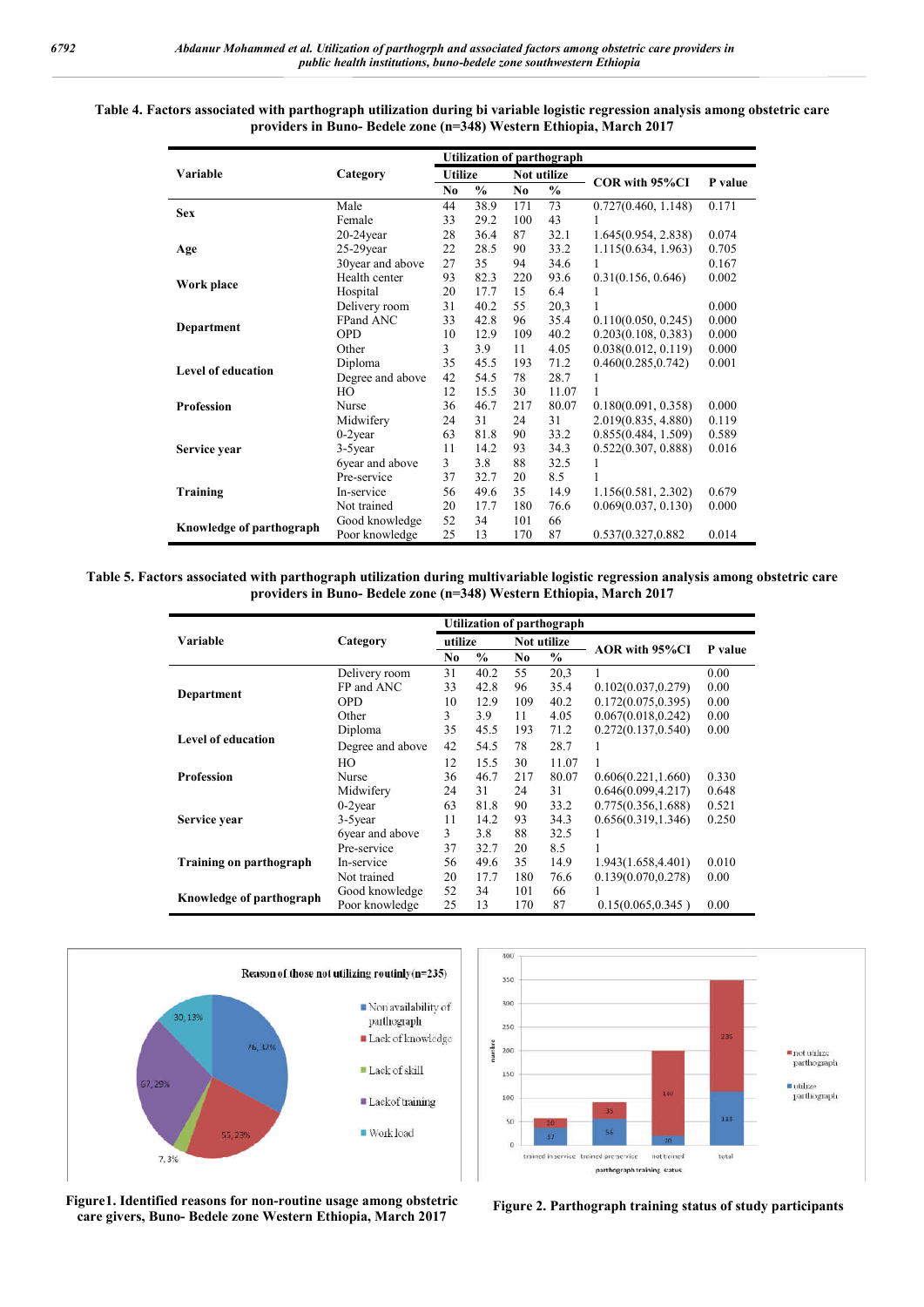compared to those who got pre-service training on parthograph utilization (AOR=0.139, 95% CI 0.070, 0.278) (Table 5). Those providers who had poor knowledge about partograph were about 85% less likely to utilize partograph than those who had good knowledge (AOR=. 150 95%CI.065, 0.345).

## **DISCUSSION**

The magnitude of partograph utilization was found to be (32.2%). This finding is consistent with study of South West Nigeria (32.3%), but lower than the studies of Addis Ababa (57%) (Yisma *et al.,* 2013), Benin (98%) (Azandegbe *et al.,* Gambia (78%) (Burama *et al.,* 2013) and South Africa (64%) (Matibe *et al.,* 2013). These differences might be due to differences in the place of the study that may be explained with different strategies in partograph implementation, different levels of knowledge and attitudes of care providers towards partograph utilization. The other possible explanation could be the difference in the data collection procedure, sample size and time gap since, as time goes on, there is a change in policy, strategy and improvement in implementation of the partograph. However, it was higher than the findings of the Amhara region (29%) (Fantu *et al.,* 2013), Ethiopian Hospitals (13%) (Getachew *et al.,* 2011), Nigeria (8.4%), and (9.8%) (Fawole *et al.,* 2008). The likely explanations for this dissimilarity might be difference in sample size, hospital policies, set up, study subjects, negligency of care providers. Also this could be supported by the study conducted in eight Ecuador hospitals indicated as there was a difference in utilization level of partograph not only among countries but also among types of health facility. Having poor knowledge about parthograph was the other factor that significantly associated with parthograph utilization in this study. Those providers who had poor knowledge about partograph were about 85% less likely to utilize partograph than those who had good knowledge. This is consistent with study done in general hospital, calabar, cross River state Nigeria, that were knowledge of parthograph and parthograph utilization had significant relationship that 85.4% of participants that did not use parthograph were not knowledgeable about parthograph (Asibong, 2013).

This implies that, having knowledge about partograph is important to implement partograph during labor. This study finding also agreed with study conducted in West Showa Zone, Ethiopia obstetric care providers those who had good knowledge about partograph were 7 times more likely to utilize parthograph than those who had poor knowledge (Wakeshe, 2015). Also in North Shoa Zone, Central Ethiopia those who were knowledgeable on partograph were about4 times more likely to utilize partograph than the non-Knowledgeable (AOR=3. 79, 95% CI: 2.05, 7.03) (Wakgari *et al.,* 2015). This study is inconsistent with study conducted in *Asmara* Orotta Integrated National Referral Maternity Hospital that there is no significant relationship among Knowledge attitude and Practice (Woldemichael, 2015). This observation may be explained by the fact the small sample size that would compromise its distribution in the logistic regression model. In this study pre-service training was the other variable associated with parthograph utilization. Participants who got pre-service training on partograph had nearly 2 times more likely to utilize parthograph than participants who got in-service training, and partcipants who were not trained on parthograph were 86% less likely to utilize parthograph compared to those who got pre-service training on parthograph utilization. This finding is

consistent with similar study conducted in Ethiopia Amhara region that obstetric care providers who received on the job training on partograph were about 3 times more likely to utilize partograph than those who had not received on- job training (Wakgari *et al.,* 2013), and also agree with study conducted in Amhara region, Ethiopia that, obstetric care givers who got prior training was associated with giving at least half of the correct responses of knowledge of components of partograph (Abebe *et al.,* 2013). This might be due to the fact that, obstetric care providers who received pre-service training had better knowledge about partograph than others that in turn improves their partograph utilization. The other variable that significantly associated with parthograph utilization in this study was working departments, the participants working at departments of FP and ANC, were 90% and those working at OPD (83%) were less likely associated to utilize parthograph than those working at Delivery room and respectively. This finding was in line with the study conducted in East Gojjam Zone, Amhara Regional State, where Obstetric caregivers who were working at antenatal and family planning ward usually were 4.94 and 2.61 times more likely to have good partograph utilization than those who were routinely working in outpatient department, respectively (Zelellw *et al.,* 2016), and also in line with Study conducted in North Shoa Zone, Central Ethiopia, those who were midwives by profession were about 8 times more likely to have a consistent utilization of the partograph than general practitioners (AOR=8. 13, 95% CI: 2.67, 24.78) (Wakgari *et al.,* 2015) similarly consistent with study conducted in public health institutions in northwest and southwest Cameroon that, obstetric care providers working in Maternal and Infant Welfare Clinics were about 4 times more likely than those working in Regional/District Hospitals to have good knowledge on the partograph (Babila, 2017). This could be due to Clinical application of the partograph improves with years of experience in the maternity unit.

In this study participants level of education was factor associated with parthograph utilization, obstetric care providers who were at diploma level were 73% less likely to utilize parthograph compared to those who were at degree level and above. This finding also consistent with result of study in South West Nigeria Partograph use was reported significantly more frequently by respondents in tertiary level compared with respondents from primary/secondary level of care  $(82.4\% \text{ vs. } 19.3\%)$ . Only 37.3% of respondents who were predominantly from the tertiary level of care could correctly mention at least one component of the partograph (Fawole *et al.,* 2008). This finding was not agree with the survey conducted in Nigeria that the majority of utilizers (65%) were junior professional (Umezulike *et al.,* 1999), and resent study conducted in South Africa that, Despite lack of statistical significance, more nurses than doctors had better skills and knowledge of the parthograph (Maphasha *et al.,* 2017). These differences might be attributed to differences in study area, which might be explained by differing strategies and commitments in implementing the health policy at the various levels throughout the country and different levels of knowledge of the obstetric care providers towards partograph. In addition, the differences in study participants might have a difference in attitude towards partograph.

## **Conclusion**

Reported partograph utilization in the area was low, despite the recognition of high maternal mortality as a major public health